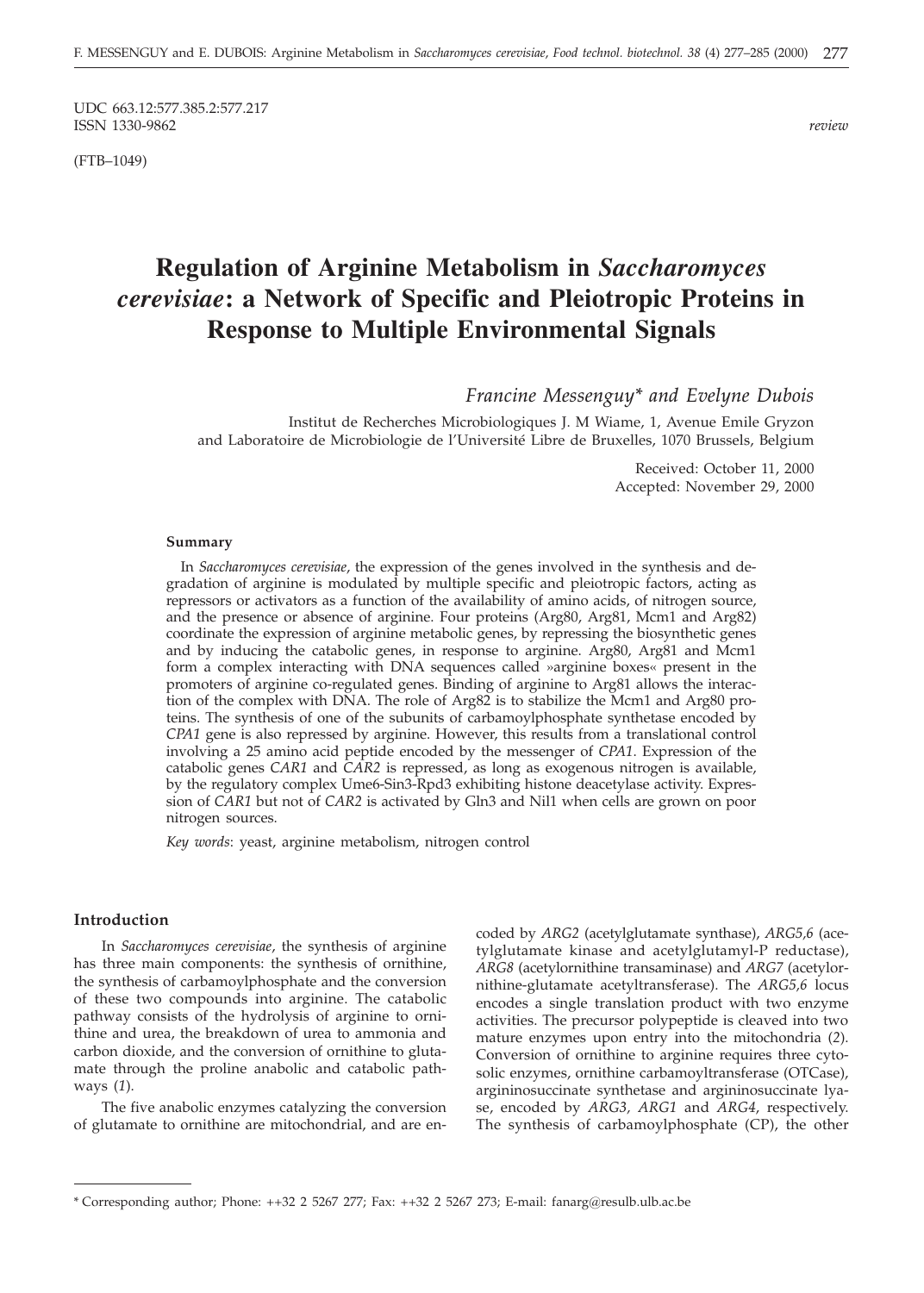substrate of OTCase, is catalyzed by the cytosolic carbamoylphosphate synthetase A (CPS-A), which is specific for the arginine pathway, whereas the CPS-P is specific for the pyrimidine pathway. CPS-A consists of a small and a large subunit, encoded by the unlinked genes *CPA1* and *CPA2*. An additional gene, *ARG11*, is required for the biosynthesis of arginine. This gene encodes a mitochondrial integral inner membrane protein, which could participate in the export of ornithine from the mitochondria into the cytosol (*3*). The first two steps involved in arginine degradation take also place in the cytosol, and are catalyzed by arginase and ornithine transaminase encoded by *CAR1* and *CAR2,* respectively.

Since ornithine is a common intermediate in anabolic and catabolic pathways, the degradation of newly synthesized arginine to ornithine has to be avoided. The establishment of a futile ornithine cycle, when exogenous arginine is provided, is prevented by multiple control mechanisms leading to the exclusion of the non-required pathway. Adaptation to the shift from anabolism to catabolism, or the reverse, needs efficient and versatile controls of gene expression and enzyme activity. Arginine feedback inhibits the activity of the first two enzymes of the biosynthesis (*4*,*5*), and an unusual mechanism (epiarginase control) leads to inhibition of OTCase by arginase, in the presence of ornithine and arginine (*6*). Both the anabolism and the catabolism of arginine are subjected to a specific control in response to arginine availability, and to more global regulations integrating this metabolism in the cell response to amino acid availability (anabolism) and nitrogen availability (catabolism). Most of these controls are absent in other yeasts such as *S. pombe*. In this organism there is no epiarginase control on OTCase and no significant repression of the arginine biosynthetic enzymes in the presence of arginine, but synthesis of catabolic enzymes is induced (*7*). In *S. pombe* as in *N. crassa*, an efficient compartmentation of enzymes and metabolites seems to be sufficient to control the arginine metabolic flux. In these two organisms OTCase and carbamoylphosphate synthetases are mitochondrial, while arginase is cytoplasmic (*8*).

This review aimed at summarizing the work of several groups during a few decades, that led to establish a complex network of regulatory circuits necessary to coordinate the synthesis and degradation of one amino acid, arginine.

Fig. 1 summarizes different regulations involved in the control of the expression of arginine anabolic and catabolic genes.

Coordination between arginine biosynthesis and degradation is achieved through the involvement of the same regulatory elements in the control of both pathways. In the presence of arginine, four proteins Arg80 (ArgRI), Arg81 (ArgRII), Mcm1 and Arg82 (ArgRIII) are required to repress the synthesis of five anabolic enzymes (*9*) and to induce the synthesis of two catabolic enzymes (*10*). Expression of gene *CPA1* is controlled independently at the translational level by arginine and a 25 amino acid peptide (*11*). In addition, all the anabolic genes are subjected to the »general control« exerted by Gcn4 in response to amino acid starvation. One or several copies of the Gcn4 binding site are present in the promoters of these genes (*12*). The utilization of arginine as a nitrogen source is repressed if better nitrogen compounds such as ammonia, asparagine or glutamine are present. This is termed as »Nitrogen catabolite repression«. Only the expression of the *CAR1* gene is prone to the effect of this repression, and in the presence of a poor nitrogen source, its release is mediated by GATA sequences associated with Gln3 and Nil1 transcription activators (*13–15*). On the other hand, *CAR2* expression is induced by allophanate, the last intermediate of the allantoin-degradative pathway and the two positive regulators Dal81 and Dal82 (*16*,*17*). This induction by the degradative compound of urea is of particular physiological significance when the cells are grown on arginine as sole nitrogen source. More recently, we have shown that the *CAR1* and *CAR2* genes are repressed by the Ume6-Sin3-Rpd3 complex presenting histone deacetylase activity, as long as nitrogen is available in the growth medium (*18*).



**Fig. 1. Network of regulatory circuits controlling the arginine anabolic and catabolic genes in response to nitrogen signals.** For details see text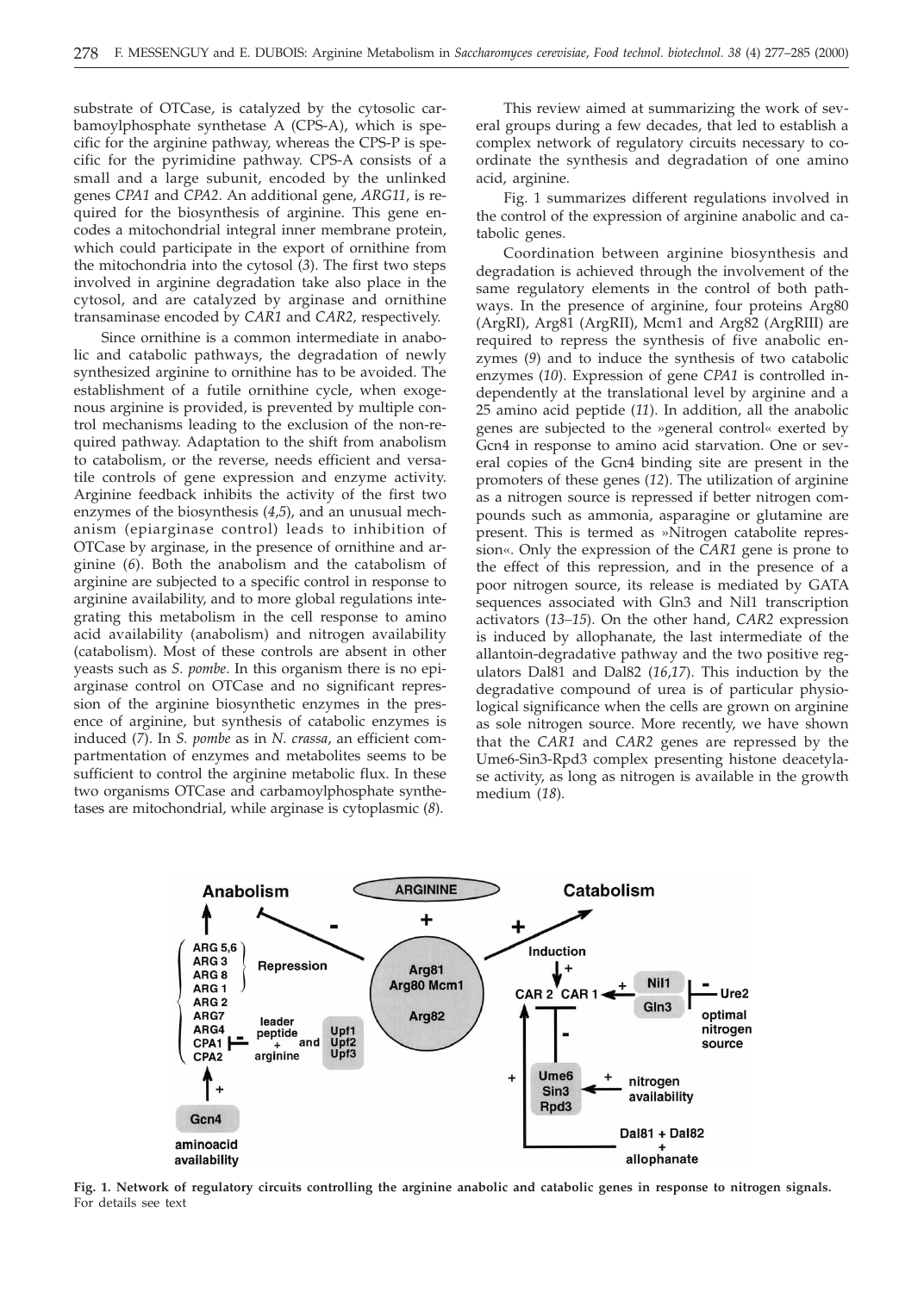## **Regulation of Arginine Anabolic and Catabolic Genes by the Arg80-Arg81-Mcm1 Complex in Response to Arginine**

### *Features and role of the regulatory proteins*

Mutations in genes *ARG80, ARG81, ARG82* and *MCM1* lead to constitutive production of the arginine biosynthetic enzymes encoded by the *ARG1, ARG3, ARG5,6* and *ARG8* genes and to the loss of ability to induce the synthesis of the two catabolic enzymes, products of the *CAR1* and *CAR2* genes, in the presence of arginine (*9*,*10*,*19*). Consequently the growth of these regulatory mutants on arginine or ornithine as nitrogen sources is strongly reduced, allowing the cloning of the cognate regulatory genes (*20*,*21*). Gene *MCM1* was cloned independently (*22*).

Arg80 and Arg81 are specific regulators, whereas Arg82 and Mcm1 are global regulators. These four proteins are nuclear and they do not control each other's expression (*23*).

The Arg80 protein of 177 amino acids and the Mcm1 protein of 286 amino acids belong to the »MADS- -box« family of eukaryotic transcription factors, including human SRF (Serum Response Factor) and plant AG (Agamous) and DEFA (Deficiens) (*21*,*22*,*24*). The MADS- -box consists of a region of about 60 amino acids showing extensive sequence homology with more than 60 regulatory proteins. The highly basic region of the MADS-box is the major determinant of DNA binding specificity and the hydrophobic C-terminal region is necessary for dimerization. Both N- and C-terminal regions are also implicated in protein-protein interactions (*25*). The region of similarity between Arg80, Mcm1 and SRF is sufficient to ensure their respective functions (*26– 28*).

Arg81 is 880 amino acids long and belongs to the Zn<sub>2</sub>Cys<sub>6</sub> binuclear cluster protein (29). This protein contains a region of identity with various retroviral and pancreatic RNases (aa133*–*203), which is indispensable for the repression function of the protein (*30*). Comparison of the amino acid sequence of Arg81 with those of several bacterial arginine repressors reveals that two regions of Arg81 located between aa 89 and 114 and aa 563*–*587 share identity with the C-terminal domain of these bacterial repressors (Fig. 2). Different studies showed that this domain contained an arginine binding

site involved in oligomerization (*31*,*32*). We have shown that Arg81 is the sensor of arginine and that the main site required for response to arginine lies between aa 89 and 114 (see below).

Arg82 (355 aa) is a pleiotropic factor required for mating, cell growth and sporulation (*21*,*33*). Contrarily to Arg80, Mcm1 and Arg81, Arg82 does not present features of DNA binding proteins. Recently, two independent groups have shown that this protein has inositol polyphosphate multikinase activity (*34–36*). It phosphorylates Ins(*1*,*4*,*5*)P3 to Ins(*1*,*3*,*4*,*5*)P4 and Ins(*1*,*4*,*5*,*6*)P4 both of which are then converted by Arg82 to Ins(*1*,*3*,*4*, *5*,*6*)P5. Although Odom *et al.* (*36*) suggested that this kinase activity could be required for its role in the control of arginine metabolism, this appears unlikely. Mutations in the conserved residues of the IP3 binding site abolish the kinase activity, without affecting the repression of arginine anabolic genes and the induction of catabolic genes (unpublished data).

Pairwise interactions between Arg81, Arg80 and Mcm1 were identified using the two-hybrid system (Fig. 3). Arg80 and Mcm1 interact also with Arg82 (*37*). None of these interactions requires the presence of arginine. The putative  $\alpha$  helix present in the MADS-box domain of Arg80 and Mcm1 is their major region of interaction with Arg82, whereas the first 180 amino acids of Arg81 are sufficient to interact with Arg80 and Mcm1 (*38*).



**Fig. 3. Pairwise interactions between the four regulatory proteins of the arginine metabolism**

|                                       |  |  |                               |  |  |  |  |  |  |  |  |  |  |                             | 89 QYQRRNIDFVRYDEEYV-YHEDMDDEL 114)      |                              |
|---------------------------------------|--|--|-------------------------------|--|--|--|--|--|--|--|--|--|--|-----------------------------|------------------------------------------|------------------------------|
|                                       |  |  |                               |  |  |  |  |  |  |  |  |  |  |                             |                                          | Yeast Arg81                  |
|                                       |  |  |                               |  |  |  |  |  |  |  |  |  |  |                             | 563 QDSTA - LDKVRAKEIVILPSEE - DDNY 587) |                              |
|                                       |  |  |                               |  |  |  |  |  |  |  |  |  |  |                             |                                          |                              |
| 106 QLIARLLD - SLGKAEGILGTIAGDDTI 131 |  |  |                               |  |  |  |  |  |  |  |  |  |  |                             |                                          | E. coli                      |
|                                       |  |  | QAIGALMD-NLDWDE-MMGTICGDDTI   |  |  |  |  |  |  |  |  |  |  |                             |                                          | B. subtilis                  |
|                                       |  |  | QLIARLLD - SIGKSEIGLGTIAGDDTI |  |  |  |  |  |  |  |  |  |  |                             |                                          | H. influenza                 |
|                                       |  |  |                               |  |  |  |  |  |  |  |  |  |  | HAIGVLLD-NLDWDE-IVGTICGDDTC |                                          | <b>B.</b> stearothermophilus |
|                                       |  |  | QAIGALMD-NLDWEE-IMGTICGDDTI   |  |  |  |  |  |  |  |  |  |  |                             |                                          | <b>B.</b> licheniformis      |

**Fig. 2. Amino acid aligment between yeast Arg81 and the arginine repressor from** *E. coli, B. subtilis, H. influenza, B. stearothermophylus and B. licheniformis* **(***32***).** The conserved amino acids between yeast Arg81 and bacterial repressors are shaded. Amino acids in the *E. coli* sequence contacting arginine are underlined. **\*** indicates the amino acids required for Arg81 arginine-dependent function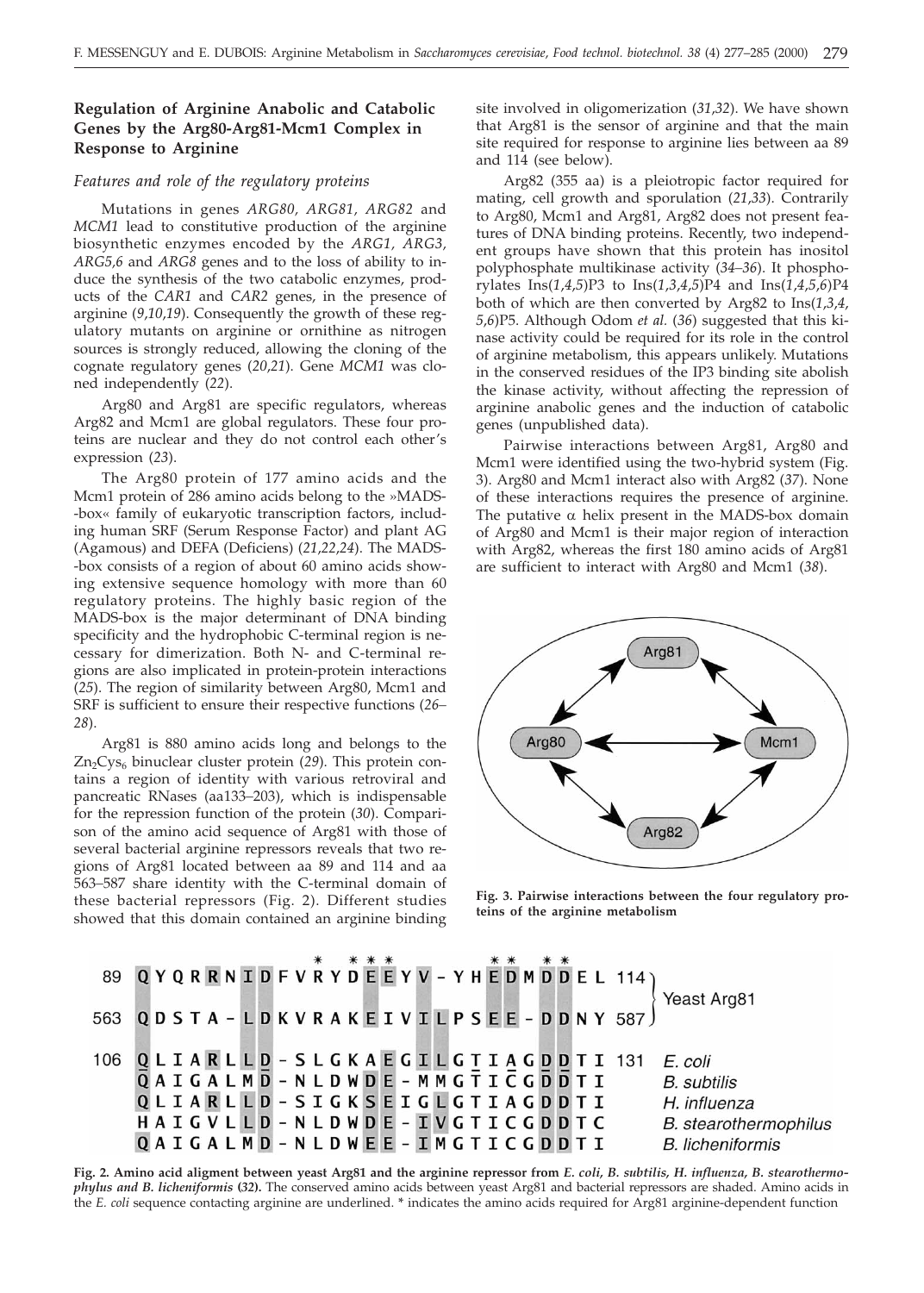The requirement for Arg82 in the control of arginine metabolism can be bypassed *in vitro* as well as *in vivo* by overexpression of Arg80 or Mcm1. We have shown that the impairment of arginine regulation in an *arg82* deleted strain results from the lack of stability of Arg80 and Mcm1 (*37*). The role of Arg82 in this regulatory mechanism is to recruit the two MADS-box proteins leading to their stabilization in the nucleus.

## *DNA targets of the Arg80-Arg81-Mcm1 protein complex*

*Cis-*acting sequences upstream of the *ARG5,6, ARG3, CAR1* and *CAR2* genes have been defined by the analysis of *cis*-dominant mutations obtained *in vivo* (*39–41*). Cloning and sequencing of the wild type and mutated genes revealed that for the *ARG3* gene, the two mutations leading to constitutive expression of ornithine carbamoyltransferase are located downstream of the TATA box but about thirty nucleotides apart (*42*). In *ARG5,6*, the point mutation impairing repression by arginine is located in a region well conserved between the two ana-

TTTCCTAATTAGGAAA P PAL CAR1  $\begin{cases} -211 & \text{C} \text{ T} \text{ G} \text{ C} \text{ T} \text{ A} \text{ A} \text{ T} \text{ G} \text{ G} \\ -171 & \text{T} \text{ T} \text{ T} \text{ G} \text{ A} \text{ C} \text{ T} \text{ T} \text{ A} \text{ G} \text{ C} \text{ G} \text{ G} \text{ T} \text{ A} \end{cases}$ CAR2  $\begin{cases} -218 & T \n\begin{array}{cc} C & T \n\end{array} & T \n\begin{array}{cc} T & T & G & T \n\end{array} & T & A & C & G & G \\
\begin{array}{cc} C & C & T & T & A & G & C & G \\
\end{array} & G & G & G & G \\
\begin{array}{cc} C & C & T & T & A & G & C & G \\
\end{array} & \n\begin{array}{cc} C & C & T & T & A & G & G & G \\
\end{array} & \n\end{cases}$ ARG1<br>  $\begin{cases}\n-311 \text{ T} \text{ T} \text{ T} \text{ C} \text{ C} \text{ A} \text{ T} \text{ T} \text{ A} \text{ A} \text{ C} \text{ G} \text{ G} \text{ T} \\
-270 \text{ T} \text{ C} \text{ A} \text{ T} \text{ T} \text{ T} \text{ A} \text{ A} \text{ A} \text{ G} \text{ G}\n\end{cases}$ **CTCTTAAGTGCA** ARG8 -68 ARG5,6<br>  $\left\{\n\begin{array}{l}\n\text{AFG5,6} \\
\text{AFG5,6}\n\end{array}\n\right\}\n\begin{array}{l}\n\text{A} \\
\text{AFG5,6}\n\end{array}\n\begin{array}{l}\n\text{A} \\
\text{B} \\
\text{C} \\
\text{D} \\
\text{A} \\
\text{C} \\
\text{C} \\
\text{A} \\
\text{C} \\
\text{D} \\
\text{A} \\
\text{A} \\
\text{A} \\
\text{A} \\
\text{A} \\
\text{B} \\
\text{C} \\
\text{D} \\
\text{A} \\
\text{A} \\
\text{A} \\
\text{B$ 

**Fig. 4. Nucleotide sequence aligment of the UASarg of the** *CAR1* **and** *CAR2* **genes, the URSarg of the** *ARG1, ARG3, ARG8* **and** *ARG5,6* **genes and the binding sites of Mcm1.** PPAL is the perfect palindrome sequence. The numbers indicate the limits of each region (+1 at first ATG). Arrows refer to mutations impairing repression by arginine and isolated *in vivo* (according to *39,40,42,43*)

bolic promoters (*43*). Further analysis of all the arginine co-regulated promoters by creation of deletions and point mutations allowed the identification of two regions homologous to the target of Mcm1 which is called Pbox (Fig. 4). These regions were named »arginine boxes«. They are located upstream of the TATA box in the *CAR1*, *CAR2* and *ARG1* promoters, and downstream of the TATA box in the *ARG5,6, ARG3* and *ARG8* promoters (*44–47*). Thus the position of the »arginine boxes« relatively to the TATA box is not the key element leading to induction or repression in response to arginine (Fig. 5). As shown in Fig. 4, these »arginine boxes« are not perfectly well conserved, and the *ARG8* promoter contains only one box. There is no correlation between the efficiency of the regulation and the degree of sequence identity with the Pbox consensus. The intervening sequences between the two »arginine boxes« which are G-C rich, especially for *CAR1* and *CAR2* promoters, are also required for proper regulation (*47*). The two »arginine boxes« and the G-C rich element are named UASarg or URSarg in Fig. 5. The importance of these sequences was confirmed for the *ARG5,6, ARG3, CAR1* and *CAR2* genes by DNAse I footprinting experiments (Fig. 5, *44*). The effect of mutations in the »arginine boxes« of these promoters are not additive with the mutations in the *ARG81* gene, suggesting that these sequences are the target of this regulator.

The location of the control regions of different anabolic and catabolic coregulated genes, upstream of the mRNA initiation sites, except for *ARG5,6* and *ARG8,* suggested that the regulation of these genes by arginine occurs at the level of transcription. However, steady state levels of mRNA transcripts of anabolic genes measured by Nothern blot assays under varying growth conditions suggested that arginine specific regulation was not restricted to the transcriptional level (*48*,*49*). Moreover, S1 mapping experiments showed that the 5' ends of the *ARG5,6* transcripts are different when the yeast cells are grown on medium with or without arginine, indicating post-transcriptional modification (*43*).

## *Interaction of Arg80-Arg81-Mcm1 with UASarg and URSarg*

By gel retardation assays using yeast extracts, we demonstrated that Arg80, Arg81 and Mcm1 form a complex binding to the UASarg and URSarg, in an arginine- -dependent manner (*50*). At least two DNA/protein complexes were formed, both enhanced when Arg81 was overexpressed. Under these conditions, the first 180 amino acids of Arg81 were sufficient to form a regulatory complex with Arg80 and Mcm1, with arginine-dependent DNA-binding activity (*38*). The presence of Arg80 and Mcm1 in these DNA/protein complexes was shown using antibodies raised against Arg80 and Mcm1. Although each one of these proteins contains a putative DNA-binding motif, separately none interacts with the target, since no binding was observed with extracts from mutant strains (Fig. 6A). Mobility shift studies using various combinations of purified recombinant GST-Arg80, GST-Arg812*–*<sup>180</sup> and GST-Mcm1 proteins produced in *E. coli* showed that these three proteins are sufficient to bind to the UASarg or URSarg, in the presence of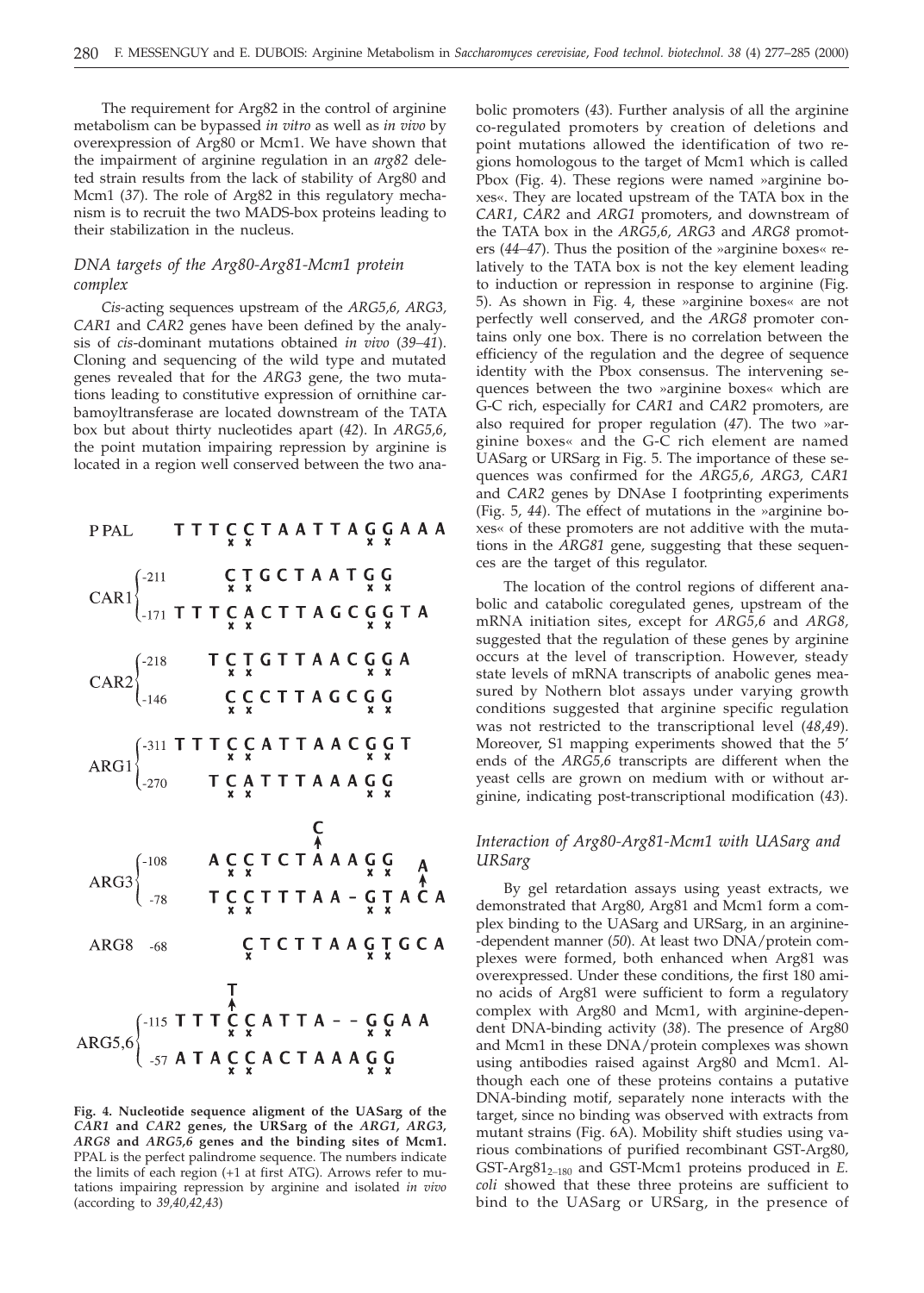

**Fig. 5. Organization of the promoters of the arginine anabolic and catabolic co-regulated genes.** Black triangles refer to the TATA box. Arrows indicate the region protected in DNAse I footprinting protection experiments (*44*). The shaded boxes named A represent the »arginine boxes«, targets of the MADS-box proteins and the shaded boxes named G-C, targets of Arg81, in UASarg and URSarg

arginine only, and that the individual proteins are unable to interact with these sequences (Fig. 6B, *38*).

We have also gathered evidence indicating that Arg81 is the sensor of arginine. Mutations in the N-terminal region of Arg81 presenting similarity with the arginine binding site of bacterial repressors, strongly decrease the apparent affinity of the regulatory complex for arginine (*38*).

The sequence of events leading to induction of catabolic genes and repression of anabolic genes by Arg80, Arg81, Arg82 and Mcm1 in response to arginine is presented in Fig. 7. The first step is the recruitment of the two MADS-box proteins Arg80 and Mcm1 by Arg82, leading to their stabilization in the nucleus and promoting their interaction with Arg81. When arginine is present, the protein complex is then able to interact with DNA. Since biochemical and structural studies of MADS-box proteins demonstrate that their binding to DNA provokes DNA bending (*51*), we propose that the

role of Arg80 and Mcm1 would be to interact with the »arginine boxes«, and induce DNA bending. This would allow the interaction of Arg81 with the G-C rich intervening region, leading to the formation of a stable active protein/DNA complex in the presence of arginine.

## **Translational Regulation of the** *CPA1* **Gene by Arginine and a 25 Amino Acid Peptide**

Carbamoylphosphate (CP) is required for two major biosynthetic pathways, those of arginine and pyrimidine. Two independently regulated carbamoylphosphate synthetases (CPSases) feed interchangeable cellular CP pools. One enzyme, CPSase P, is repressed and feedback inhibited by the pyrimidines; it is encoded together with aspartate carbamoyltransferase by the complex *URA2* locus. The second enzyme, CPSase A, is encoded by the unlinked *CPA1* and *CPA2* genes, and its synthesis is repressed by arginine (*52*). Lack of CPSase P in a *ura2c*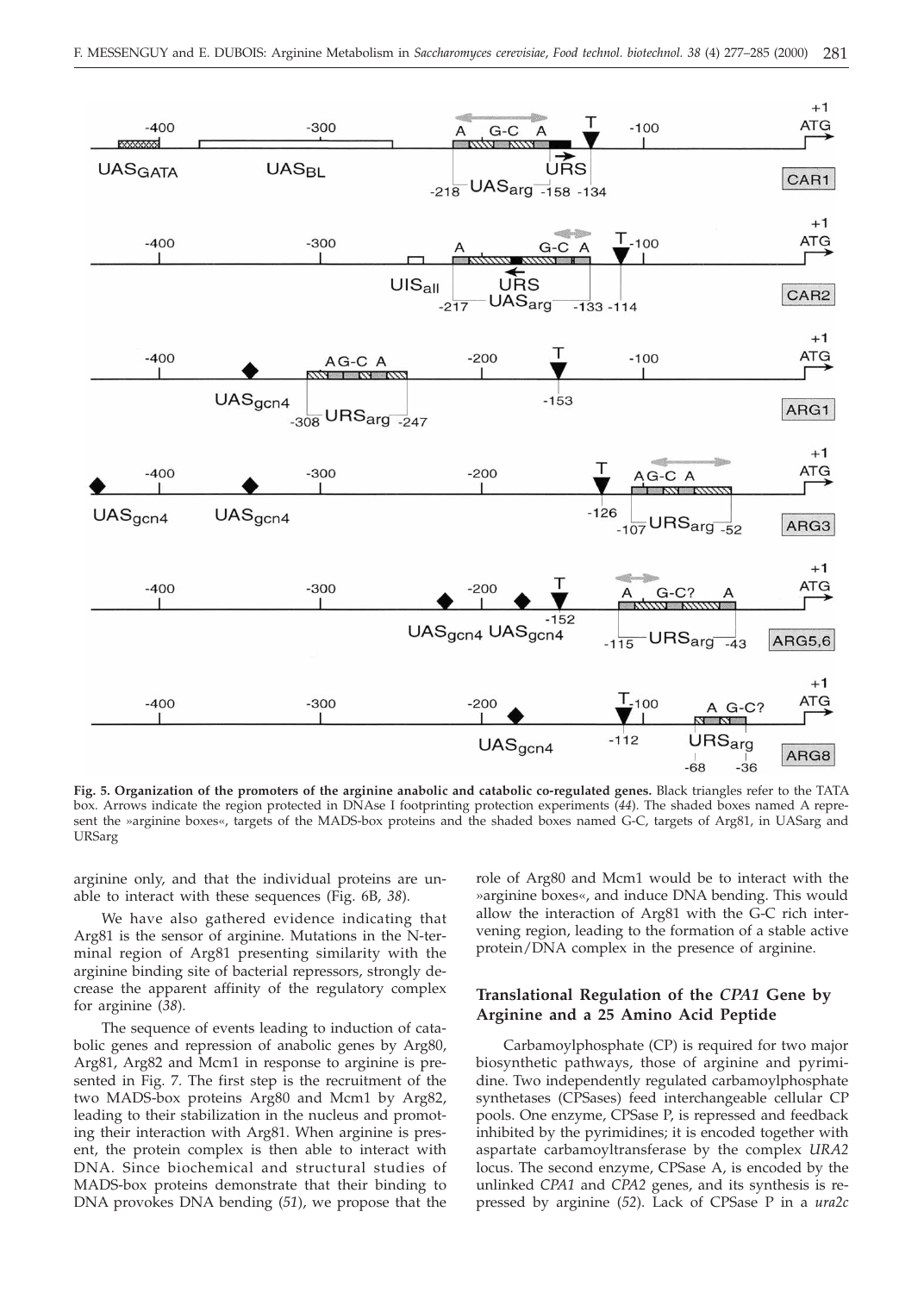



**Fig. 6. Arginine-dependent binding of Arg80-Arg81-Mcm1 to** *ARG5,6* **DNA. A)** The end-labelled *ARG5,6* DNA fragment was incubated with  $10 \ \mu g$  of yeast extracts from different strains as indicated. YEP34 contains p*GAL10-ARG81* and YEP39 contains a deletion of the first 60 amino acids of Arg81 (*44*). **B)** The end- -labelled *ARG5,6* DNA fragment was incubated with about 3 μg of purified GST-Arg80, GST-Arg822*–*180, and GST-Mcm1 (*38*). In both types of experiments, 5mM L-arginine was added in the binding assays, where indicated

mutant results in sensitivity to arginine caused by arginine-mediated repression of the *CPA1* gene. Advantage has been taken of this growth sensitivity to select two classes of mutations affecting the arginine specific control: »cpa1-O« mutations, *cis*-dominant and closely linked to the *CPA1* gene, and *cpaR*, recessive and unlinked to the structural gene (*53*). It was shown that all the »cpa1-0« mutations mapped in the leader of *CPA1* mRNA, in an uORF encoding a 25 amino acid peptide. This peptide is the essential negative *cis*-element for repression of the *CPA1* gene by arginine, because by itself it can confer arginine-dependent repression to a heterologous gene. Moreover, this translational regulation depends only on the amino acid information of the uORF. Indeed, missense mutations of particular codons derepress translation of the downstream *CPA1* mRNA. In constrast, mutations in these same codons that retain the amino acid coding information preserve the inhibiting effect (*11*,*54*). More recent studies showed that the active domain of the Cpa1 regulatory peptide extends from amino acid 6 to 23, a region which is well conserved in the messengers of *CPA1* equivalents in other fungi, suggesting the conservation of such a translational control mechanism among fungi (*55*,*56*). Recent data also showed that the repression mechanism exerted by the peptide in the presence of arginine does not modify the starts of transcription, but leads to destabilization of the 5' ends of *CPA1* mRNA (*56*). This destabilization does not occur in *cpa1-O* nor *cpaR* mutants. It turned out that gene *CPAR* was allelic to gene *UPF1*, whose product is involved with the *UPF2* and *UPF3* gene products in nonsense-mediated destabilization of certain classes of mRNA containing premature stop codons (*57*; for a review see *58*). Ruiz-Echevarria and Peltz (*59*) confirmed that *CPA1* mRNA was indeed stabilized in *upf1* deleted strains.

Thus the regulation of *CPA1* mRNA at the level of translation is mediated by the leader peptide in two ways:

- Firstly, the peptide encoded by the uORF and arginine exert a negative effect on the translation of the downstream *CPA1* ORF, probably by decreasing the translation from downstream initiation codons.
- Secondly, the presence of a stop codon at the end of the uORF signals this mRNA to be selectively recruited by the Upf1-Upf2-Upf3 complex, independently of the presence of a high intracellular arginine concentration.

Full expression of the *CPA1* gene is only observed in the absence of a functional leader peptide, combined with a genetic *upf1/cpaR* genetic background. Both, the arginine-peptide repression mechanism and surveillance by the Upf1-Upf2-Upf3 complex are complementary mechanisms.

## **Additional Controls on Arginine Catabolic Genes Exerted through Global Regulators**

#### *Nitrogen catabolite control on CAR1 expression*

In response to the quality of the nitrogen source, *S. cerevisiae* is able to adjust its enzymatic composition.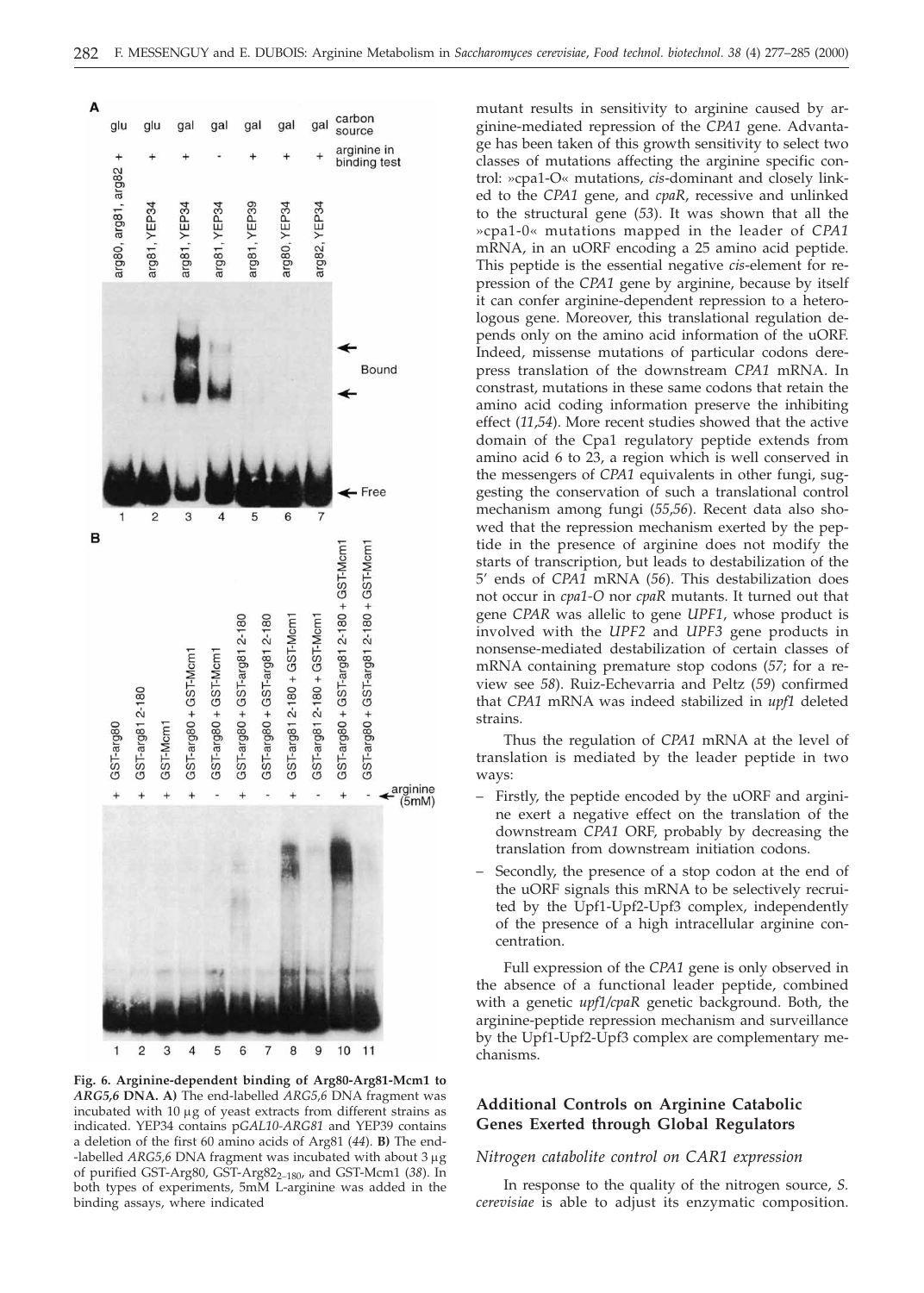

**Fig. 7. Sequence of events required for regulation of arginine anabolic and catabolic genes by arginine.** For details see text

Maximal growth rates are obtained with ammonia, glutamine or asparagine, and growth on these compounds leads to depression of a whole range of activities linked to the utilization of nitrogenous compounds. Under the above specified conditions, the syntheses of enzymes degrading poorer nitrogen sources, such as glutamate, proline, arginine and urea are repressed (*60*). This regulation requires two transcriptional activators, Gln3 and Nil1 acting through the GATA consensus elements, and an inhibitory factor Ure2 modulating their activity (*13– 15*). The expression of the catabolic *CAR1* gene, encoding arginase, is subject to this regulation whereas the *CAR2* gene encoding ornithine transaminase is not (Fig. 1). The three GATA elements present in the promoter of *CAR1* are required for its expression in the absence of an optimal nitrogen source (*61*,*47*). The simultaneous deletion of Gln3 and Nil1 are necessary to abolish the derepression of *CAR1* when cells are utilizing proline as sole nitrogen source. Although expression of gene *CAR2* is not regulated by Gln3, we have found that a deletion of the *GLN3* gene strongly enhances arginase and ornithine transaminase production when cells are grown on minimal medium containing ammonia and arginine (*47*). This effect is not mediated through the GATA sequences but requires the ArgR-Mcm1 proteins. This additional role for Gln3 could be to counteract the induction by arginine when ammonia is present. Although the total arginine pool is unchanged in a *gln3* deleted strain compared to a wild type strain, the differential distribution of basic amino acids between cytoplasm and vacuole is modified. In *gln3* mutant cells grown on *M. ammonia*, the basic amino acids, arginine, lysine and histidine are more sequestred in the vacuole than in a wild type strain. On *M. ammonia* + arginine, we observe a similar distribution except for arginine whose concentration in the cytoplasm is higher than in the wild type (unpublished data). Thus the higher induction by arginine of

arginase and ornithine transaminase in a *gln3* deleted strain correlates with a higher cytoplasmic arginine pool. If the effect of Gln3 on arginine compartmentation is direct or not remains unknown.

## *Role of histone deacetylase activity in the control of arginine catabolic genes*

The growth defect of an *arg81* mutant on arginine or ornithine as nitrogen source allowed the selection of suppressor mutations falling into three complementation groups containing the *CAR80 (CARGRI), CAR81 (CARGRII)* and *CAR82 (CARGRIII)* genes. Mutations in any of these genes led to overproduction of arginase and ornithine transaminase, even in an *arg81* background (*41*,*62*). We have shown that *CAR80* is identical to *UME6*, a gene whose product is involved in controlling the expression of early meiotic genes (*63*,*64*), and we have identified *CAR81* as *SIN3* and *CAR82* as *RPD3* (*18*). Ume6 is a DNA-binding protein belonging to the  $Zn_2C_6$  family of transcription factors, interacting with DNA at a sequence named URS1 (*64*). Ume6 recruits the Rpd3-histone deacetylase complex by interacting with Sin3 (*65*). The role of the Ume6-Sin3-Rpd3 complex in the control of arginine catabolism is to block the expression of the *CAR1* and *CAR2* promoters as long as exogenous nitrogen is available. Indeed, a mutation in *UME6* abolishes completely the response of these two promoters to nitrogen depletion. Arginase and ornithine transaminase production under nitrogen starvation conditions also requires the integrity of the Arg80-Arg81- -Mcm1 complex. However, differential arginine pool measurements showed that this enzyme synthesis does not result from a burst of arginine stored in the vacuole towards the cytosol. This induction results probably from an interaction between Ume6 and the specific regulators, Arg80 and Arg81, leading to a more efficient binding of the regulatory complex at the »arginine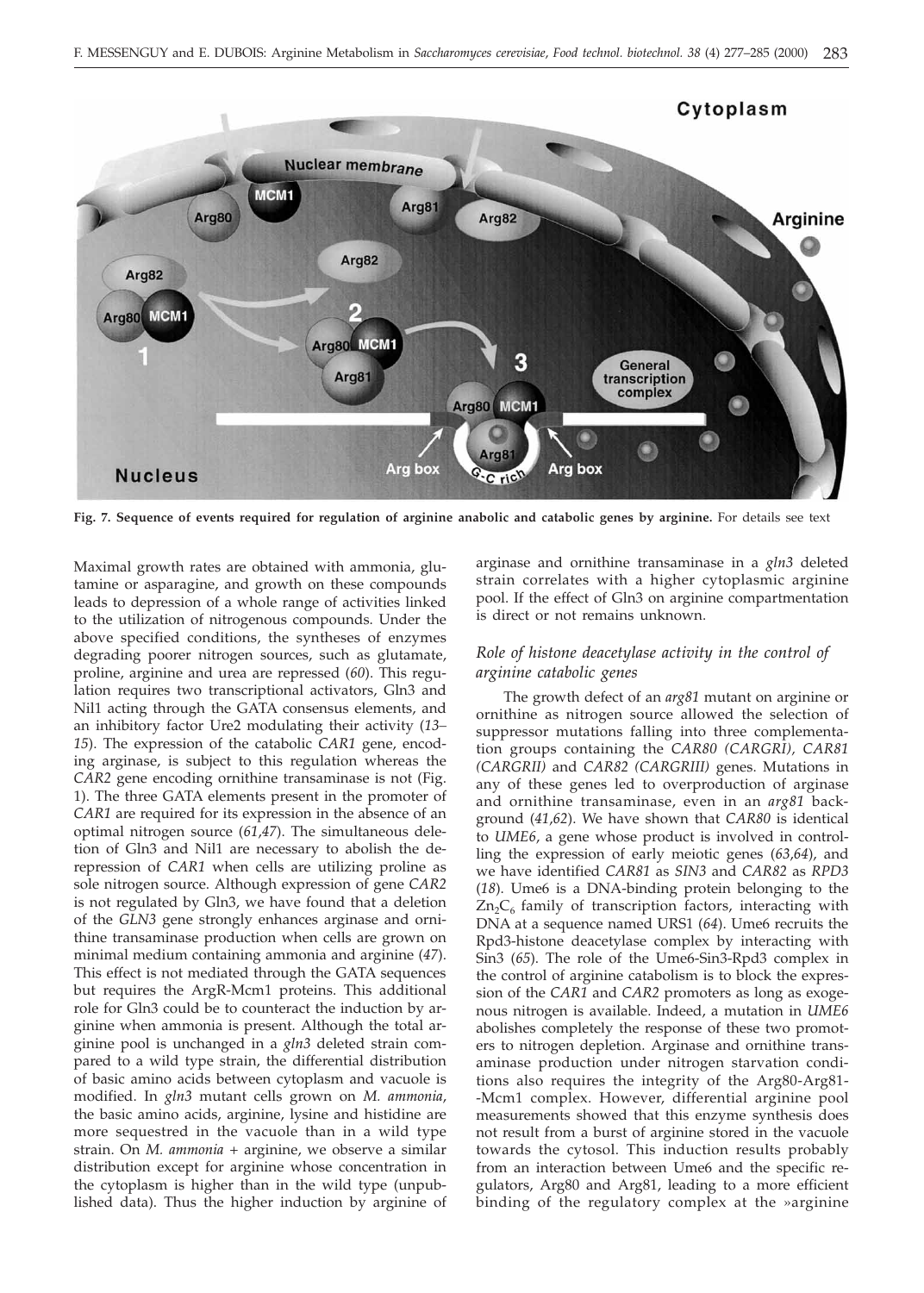boxes« at low arginine concentration. This hypothesis is supported by two-hybrid experiments showing an interaction between Arg80 or Arg81 and Ume6, only under nitrogen starvation conditions (*18*).

As summarized in this short review, efficient coordination between the synthesis and utilization of arginine requires the joint action of many proteins operating at the transcriptional, post-transcriptional and translational levels. One important aspect that has so far not been addressed for this metabolism is the importance of chromatin structure. Chromatin repression and chromatin remodeling are likely to play a role at least in the regulation of the two catabolic genes *CAR1* and *CAR2*, since both are controlled by the Rpd3 histone deacetylase complex, and by Rap1 and Abf1, known also to play a role in chromatin activation (*17,18*,*47*,*61*,*66*). A difference in the chromatin structure could explain why the same regulatory complex (Arg80-Arg81-Mcm1) is able to repress the expression of an anabolic promoter or to activate the expression of a catabolic promoter in response to arginine, regardless of the location of the DNA target sequences.

#### *Acknowledgments*

We would like to thank our two technicians Fabienne Vierendeels and Erik Joris for their skilful assistance during many years. We are grateful to J.-P. Ten Have for the drawing of the figures, and to Bart Scherens who is endlessly trying to improve our computer skills. We also thank D. Charlier and L. Droogmans for helpful comments on the manuscript.

#### **References**

- *1.* M. C. Brandriss, B. Magasanik, *J. Bacteriol*. *143* (1980) 1403*–*1410.
- *2.* C. Boonchird, F. Messenguy, E. Dubois, *Eur. J. Biochem*. *199* (1991) 325*–*335.
- *3.* M. Crabeel, O. Soetens, M. DeRijcke, R. Pratiwi, R. Pankiewicz, *J. Biol. Chem. 271* (1996) 25011*–*25018.
- *4.* J.-C. Jauniaux, L. A. Urrestarazu, J.-M. Wiame, *J. Bacteriol*. *133* (1978) 1096*–*1107.
- *5.* B. Wipf, T. Leisinger, *J. Bacteriol*. *140* (1979) 874*–*880.
- *6.* F. Messenguy, J.-M. Wiame, *FEBS Lett. 3* (1969) 47*–*49.
- *7.* S. Vissers, L. A. Urrestarazu, J.-C. Jauniaux, J.-M. Wiame, *J. Gen. Microbiol. 128* (1982) 1235*–*1247.
- *8.* R. H. Davis, *Microbiol. Rev. 50* (1986) 280*–*313.
- *9.* J. Béchet, M. Grenson, J.-M. Wiame, *Eur. J. Biochem. 12* (1970) 31*–*39.
- *10.* J.-M. Wiame, *Curr. Top. Cell. Regul. 4* (1971) 1*–*38.
- *11.* M. Werner, A. Feller, F. Messenguy, A. Piérard, *Cell, 49* (1987) 805*–*813.
- *12.* A. G. Hinnebusch, in: *The Molecular and Cellular Biology of Yeast: Gene Expression, Vol. 2,* E. W Jones, J. R. Pringle, J. R. Broach (Eds.), Cold Spring Harbor Press, Cold Spring Harbor (1992) pp. 319*–*401.
- *13.* W. E. Courchesne, B. Magasanik, *J. Bacteriol. 170* (1988) 708*–*713.
- *14.* M. Stanbrough, D. W. Rowen, B. Magasanik, *Proc. Natl. Acad. Sci. USA, 92* (1995) 9450*–*9454.
- *15.* J. A. Coffman, R. Rai, T. Cunningham, V. Svetloy, T. G. Cooper, *Mol. Cell. Biol. 16* (1996) 847*–*858.
- *16.* C. Hennaut, *Curr. Genet. 4* (1981) 69*–*72.
- *17.* H.-D. Park, S. Scott, R. Rai, R. Dorrington, T. G. Cooper, *J. Bacteriol. 181* (1999) 7052*–*7064.
- *18.* F. Messenguy, F. Vierendeels, B. Scherens, E. Dubois, *J. Bacteriol. 182* (2000) 3158*–*3164.
- *19.* F. Messenguy, E. Dubois, *Mol. Cell. Biol. 13* (1993) 2586*–* 2592.
- *20.* E. Dubois, F. Messenguy, *Mol. Gen. Genet. 198* (1985) 283*–* 289.
- *21.* E. Dubois, J. Bercy, F. Messenguy, *Mol. Gen. Genet. 207* (1987) 142*–*148.
- *22.* S. Passemore, G. T. Meine, C. Christ, B.-K Tye, *J. Mol. Biol. 204* (1988) 593*–*606.
- *23.* J. Bercy, E. Dubois, F. Messenguy, *Gene, 55* (1987) 277*–*285.
- *24.* P. Shore, A. D. Sharrocks, *Eur. J. Biochem. 229* (1995) 1*–*13.
- *25.* L. Pellegrini, S. Tan, T. J. Richmond, *Nature, 376* (1995) 490*–*498.
- *26.* H.-F Qiu, E. Dubois, P. Broën, F. Messenguy, *Mol. Gen. Genet. 222* (1990) 192*–*200.
- *27.* C. G. F. Mueller, A. Nordheim, *EMBO J. 10* (1991) 4219*–* 4229.
- *28.* L. Bruhn, J. J. Hwang-Shum, G. F. Sprague, *Mol. Cell. Biol. 12* (1992) 3563*–*3572.
- *29.* F. Messenguy, E. Dubois, F. Descamps, *Eur. J. Biochem. 157* (1986) 77*–*81.
- *30.* F. Messenguy, E. Dubois, *Mol. Gen. Genet. 211* (1988) 102*–* 105.
- *31.* G. D. Van Duyne, G. Gosh, W. K. Maas, P. B. Sigler, *J. Mol. Biol. 256* (1996) 377*–*391.
- *32.* J. Ni, V. Sakayan, D. Charlier, N. Glandsdorff, G. D. Van Duyne, *Nature Struct. Biol. 6* (1999) 427*–*432.
- *33.* E. Dubois, F. Messeguy, *Mol. Gen. Genet. 243* (1994) 315*–* 324.
- *34.* A. Saiardi, H. Erdjument-Bromage, A. M. Snowman, P. Tempt, S. H Snyder, *Curr. Biol. 9* (1999) 1323*–*1326.
- *35.* A. Saiardi, J. J. Caffrey, S. H. Snyder, S. B. Shears, *FEBS Lett. 468* (2000) 28*–*32.
- *36.* A. R. Odom, A. Stahlberg, S. R. Went, J. D. York, *Science, 287* (2000) 2026*–*2029.
- *37.* M. El Bakkoury, E. Dubois, F. Messenguy, *Mol. Microbiol. 35* (2000) 15*–*31.
- *38.* N. Amar, F. Messenguy, M. El Bakkoury, E. Dubois, *Mol*. *Cell. Biol. 20* (2000) 2087*–*2097.
- *39.* P. Jacobs, J.-C. Jauniaux, M. Grenson, *J. Mol. Biol. 139* (1980) 691*–*702.
- *40.* F. Messenguy, *J. Bacteriol*. *128* (1976) 49*–*55.
- *41.* E. Dubois, D. Hiernaux, M. Grenson, J.-M. Wiame, *J. Mol. Biol. 122* (1978) 383*–*406.
- *42.* M. Crabeel, R. Huygen, K. Verschueren, F. Messenguy, K. Tinel, R. Cunin, N. Glandsdorff, *Mol. Cell. Biol. 5* (1985) 3139*–*3148.
- *43.* C. Boonchird, F. Messenguy, E. Dubois, *Mol. Gen. Genet. 226* (1991) 154*–*166.
- *44.* F. Messenguy, E. Dubois, C. Boonchird, *Mol. Cell. Biol. 11* (1991) 2852*–*2863.
- *45.* M. DeRijcke, S. Seneca, B. Punyammalee, N. Glandsdorff, M. Crabeel, *Mol. Cell. Biol. 12* (1992) 68*–*81.
- *46.* M. Crabeel, M. DeRijcke, S. Seneca, H. Heimberg, I. Pfeiffer, A. Matisova, *Yeast, 11* (1995) 1367*–*1380.
- *47.* E. Dubois, F. Messenguy, *Mol. Gen. Genet. 253* (1997) 568*–* 580.
- *48.* F. Messenguy, E. Dubois, *Mol. Gen. Genet. 189* (1983) 148*–* 156.
- *49.* M. Crabeel, S. Seneca, K. Devos, N. Glandsdorff, *Curr. Genet. 13* (1988). 113*–*124.
- *50.* E. Dubois, F. Messenguy, *Mol. Cell. Biol. 11* (1991) 2162*–* 2168.